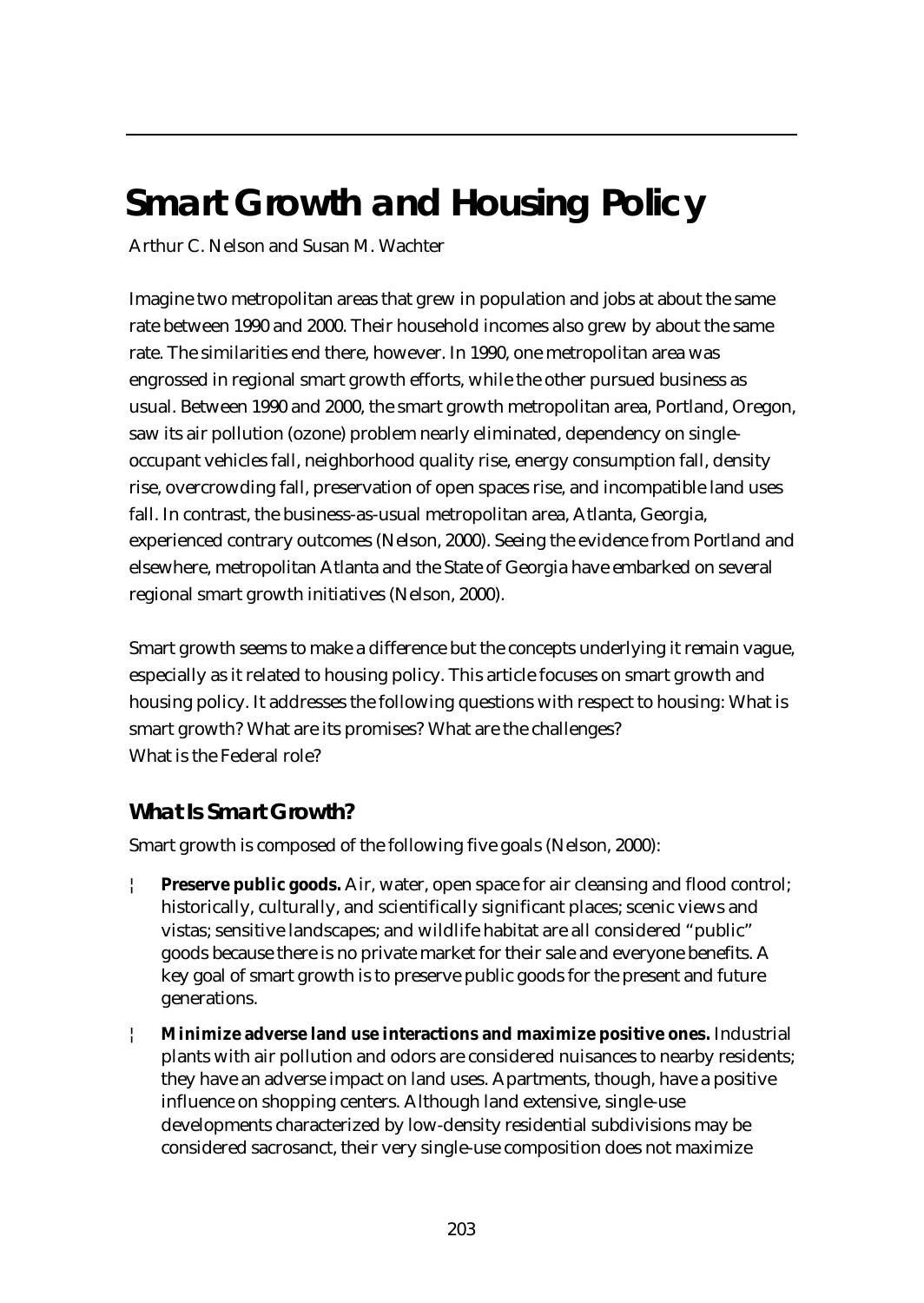positive land uses. Village centers; day care, senior, and assisted living centers; and recreation areas maximize positive land uses. This second goal of smart growth aims to maximize the benefits of mixing land uses.

- ¦ **Minimize public fiscal costs.** This goal is close to the pocketbook of taxpayers because it aims to create infrastructure systems and government services that impose the least burden on them for the benefits generated.
- ¦ **Maximize accessibility of jobs and housing for all households.** In many parts of the Nation, present development patterns generate impressive benefits to narrow classes of the population but impose burdens on others. Suburban sprawl, for example, with its low-density, single-use development pattern prevents many low- and moderate- income households from living close to where suburban jobs are. This fourth goal of smart growth aims to maximize accessibility of jobs and housing for all households.
- **Maximize quality of life.** It goes without saying that smart growth aims to maximize the quality of life, but what this means can be elusive. I suggest that it means maximizing incomes, housing opportunities, neighborhood and community safety, educational attainment, community vitality, and individual welfare for everyone.

Against this backdrop, Porter<sup>1</sup> notes that smart growth has five general operational objectives:

- ¦ **Control the outward expansion of urban areas (containing urban sprawl).** In doing so, infill and redevelopment is made more economically feasible, infrastructure is used more efficiently, transportation options improve, and there is greater opportunity to create stable, sustainable communities.
- ¦ **Stimulate inner-area revitalization.** Many central cities and their first- and sometimes second-tier suburbs suffer from outward expansion of development, yet they often have sufficient infrastructure, existing capital stock, and redevelopment opportunities to accommodate a large share of a region's growth.
- ¦ **Use design to create attractive places.** Integrating land uses with infrastructure and transportation networks and creating visually attractive places can create the sense of community that most people desire.
- ¦ **Preserve natural resources.** Overuse of water, air, and land can reduce quality of life. Preservation of natural resources, especially those in urban areas, contributes substantially to quality of life.
- ¦ **Reorient transportation.** Much has been written about America's overdependence on the single-occupant mode of transportation. To be sure, automobiles are here to stay but they need not be the only way to travel to work,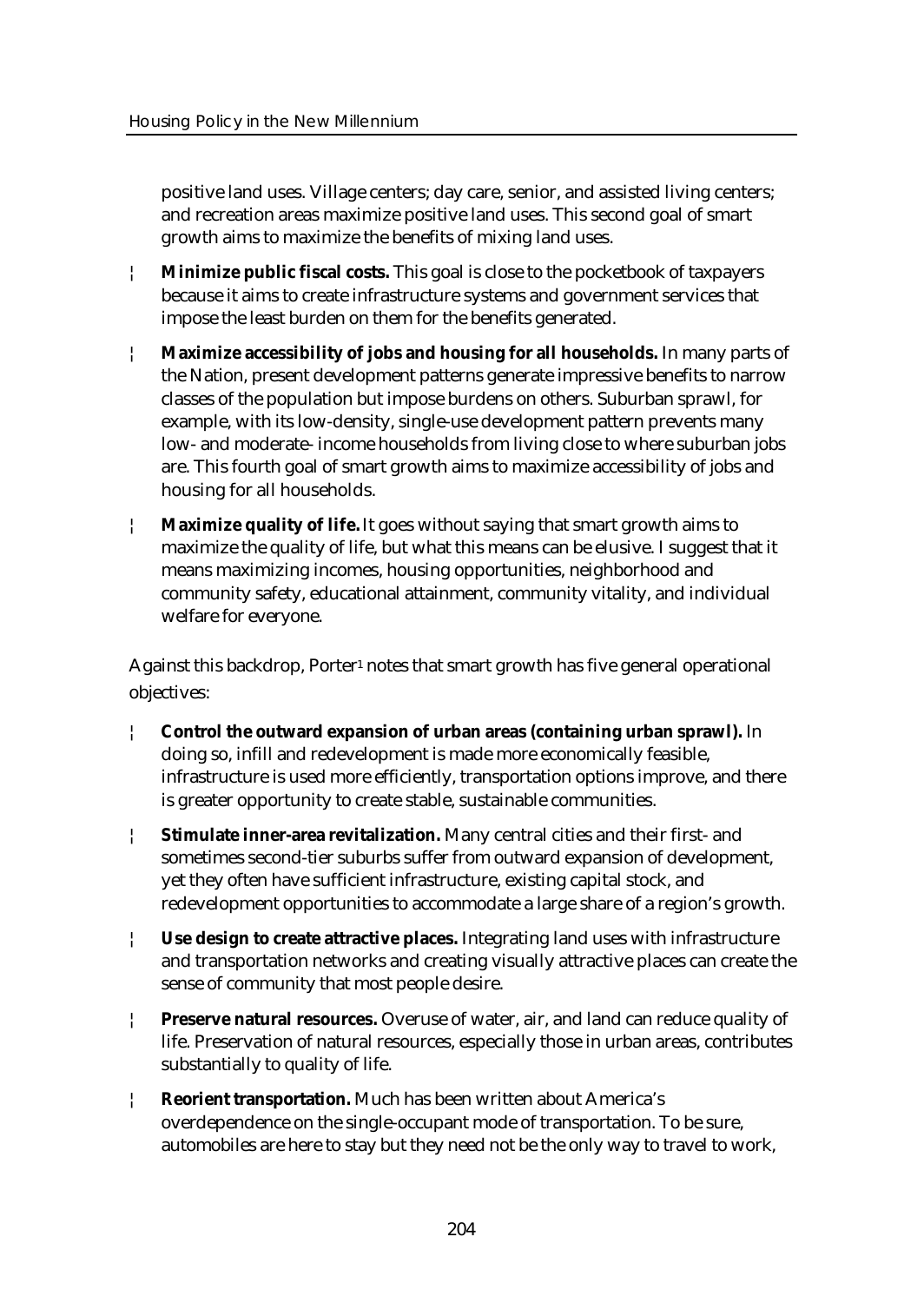shopping, services, or recreation. As the proportion of the "transportationdependent" population increases (with age and disabilities), the need for transportation options becomes more apparent.

Let us now explore the promises of and challenges facing smart growth as it relates to housing.

## **What Are the Promises?**

When it comes to housing, smart growth appears to focus on (1) increasing housing options, (2) integrating land uses with housing, and (3) elevating design. These are policy dimensions based on smart growth goals and objectives.

#### **Increasing Housing Options**

By far the dominant mode of housing in the United States is the single-family residential unit (composed of detached, attached, and manufactured home types). The share of single-family residential units has risen steadily since World War II. Between 1974 and 1995, for example, it rose from 71.3 to 73.1 percent (*American Housing Survey*[s]*,* 1974 and 1995).

At the same time, the composition of American households has changed substantially. In 1974, 42.1 percent of all households had children, but in 1995 this had fallen to 38.1 percent. The percentage of single-person households is on the rise, having been 19.5 percent of all households in 1974 but rising to 24.6 percent in 1995. Elderly households (where the householder is more than 65 years of age) have also increased, rising from 19.5 percent of all households in 1974 to 23.3 percent in 1995. These trends will continue well into the first half of the 21st century. For the most part, these households are not the stereotypical ones demanding traditional singlefamily residential options. One promise of smart growth is to expand housing options.

#### **Integrating Land Uses With Housing**

Ever since *Euclid, Ohio* v*. Ambler Realty Company*, planning in the United States has been preoccupied with separating land uses. Residential subdivisions not only do not allow commercial uses, such as the corner grocery, but they are separated several miles from industrial districts, office parks, and shopping centers. Automobiles are required just to get a quart of milk or bagels on Sunday morning. Smart growth promises to integrate land uses to recreate urban and suburban villages reminiscent of first-generation streetcar suburbs of the turn of the past century. For example, I have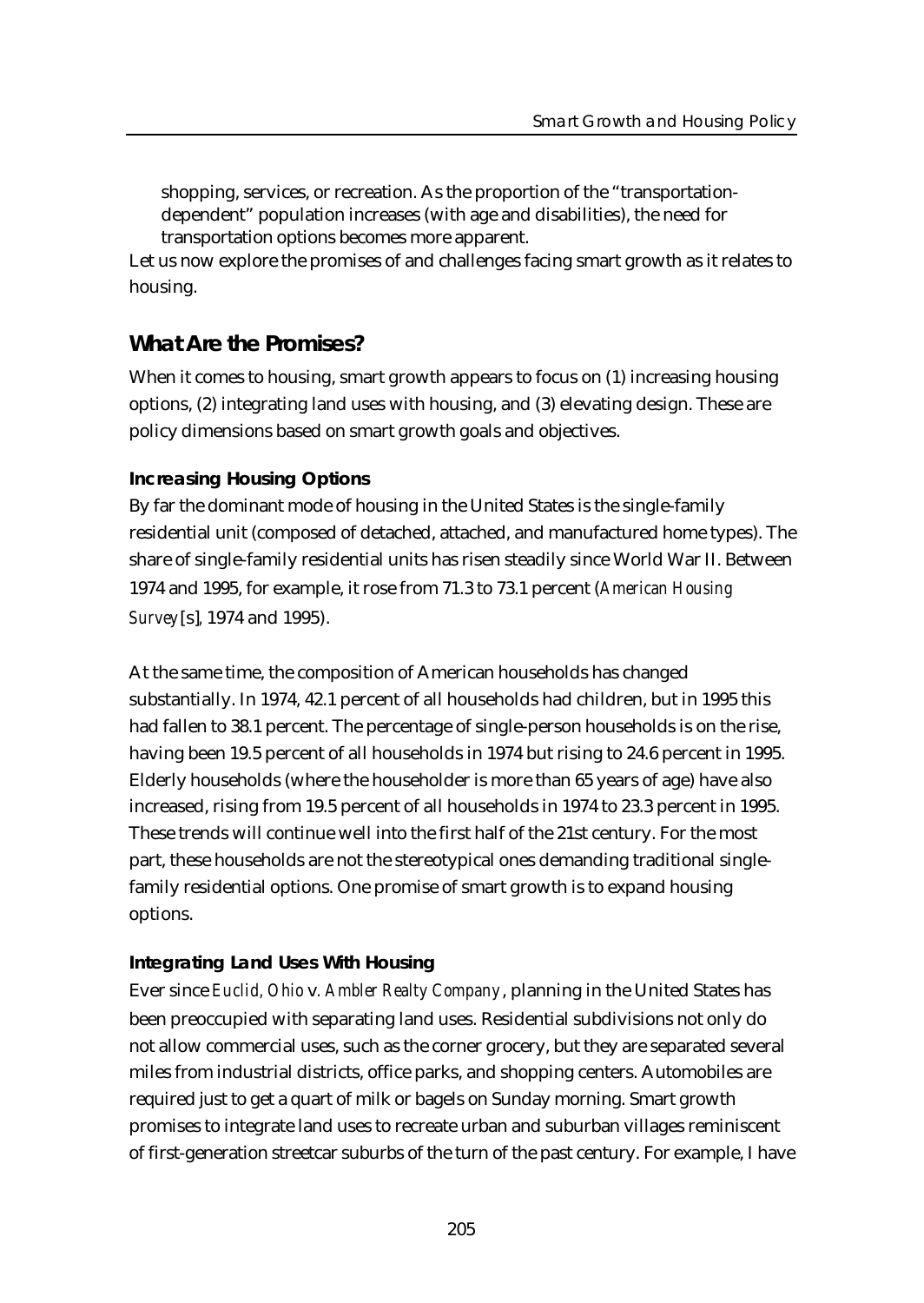shown that during the 1990s, metropolitan Portland's residential land uses became more integrated with other land uses while neighborhood quality rose, but in Atlanta land uses became more segregated while neighborhood quality fell (Nelson, 2000a).

#### **Elevating Design**

One of the concerns about smart growth, at least as Porter<sup>1</sup> portrays it, is that urban areas must become more compact, more dense, more mixed, and more of the very things modern suburban America is worried about. Design is thus key to making more compact, more densely settled, and more mixed attractive. Design involves more than physical appearance; however, it includes designing infrastructure, recreation, and transportation systems, and, more broadly, land use systems to create attractive areas to be that create a sense of place. Recent publications such as *Density by Design* (Fader, 2000) and *Valuing the New Urbanism* (Eppli and Tu, 1999) demonstrate the value of design and the housing market's receptiveness.

## **What Are the Challenges?**

For each of the promises there are challenges facing smart growth housing policies.

#### **Increasing Housing Options**

In many parts of the country, the only form of housing that is allowed is single-family detached units. In metropolitan Atlanta, for example, entire counties do not allow apartments or cluster homes. In one of those counties, detached homes must have a minimum of 1,500 to 1,800 square feet in heated area and be situated on lots of 12,000 to 18,000 square feet. Many counties require expensive appointments such as three- or four-sided brick, sodded yards, and minimum landscaped areas. In one Atlanta county, 80 percent of all public teachers and new private-sector workers cannot afford to purchase homes built there, and they cannot rent apartments because apartments not allowed (Nelson, 1999). For perhaps millions of households there is no choice in housing type. This is a product of traditional zoning that is prevalent in every State. Changing local zoning practices will be very difficult. Indeed, in some places, the term *smart growth* is used to justify exclusionary zoning practices because they consider it "smart" to exclude low- and moderate-income households.

#### **Integrating Land Uses With Housing**

What happens when a community embraces smart growth? Banks are often unwilling to underwrite it. Take the example of Ridenour in suburban Atlanta, located at the intersection of two major highways on one of the largest tracts of vacant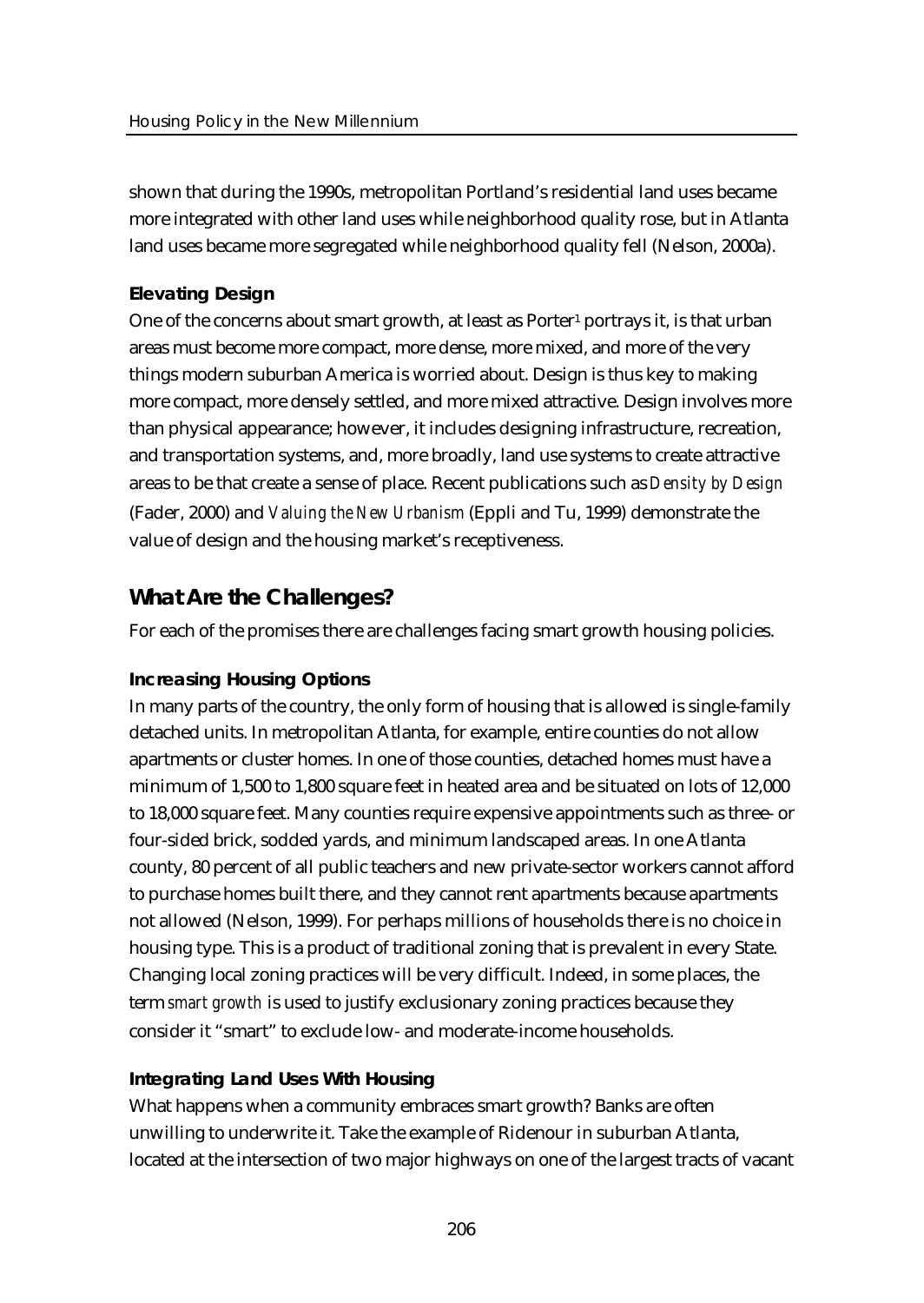land in the vicinity. Ridenour is a mixed-use development on 88 acres composed of 64 single-family detached homes, 80 townhouses, 124 condominium units, 350 apartments, 500,000 square feet of office space, 112,000 square feet of retail space, and a village center composed of a hotel, a nursing home, daycare facilities, and bed and breakfasts (Visser, 2000). The entire project will cost \$280 million to build, but local banks are willing to finance only the residential element. The \$32 million needed for the town center has not been secured.

#### **Elevating Design**

Good design sells but the problem is that it is also expensive. Even when it is reasonably priced, good design can lead to higher rates of appreciation that effectively price people out of a market for which a project may have been originally targeted. For example, a recent study showed homes in New Urbanism communities to experience a premium price averaging approximately 11 percent and sometimes as high as 25 percent, even when construction standards are controlled (Eppli and Tu, 1999). It is possible that the supply of well-designed communities is insufficient to meet demand.

### **What Is the Federal Role?**

It would seem that as the Nation's agency whose mission it is to provide decent, safe, and sanitary housing to every American and to provide sustainable communities, smart growth would be at the heart of what the U.S. Department of Housing and Urban Development (HUD) does. This seems to be the case as evidenced through a variety of housing and community development programs that have been initiated or retooled substantially during the Clinton Administration. HOPE VI; housing vouchers, employer tax credit programs in Empowerment and Enterprise Zones, and creation of new and expansion of existing targeted housing programs for elderly, disabled, and low-income individuals are significant efforts just now having measurable community impacts. HUD is also leading smart growth initiatives, especially the growing smart network, and in working with key industry groups to foster smart growth housing policies at the local level, particularly through the Building Homes in America's Cities initiative (with the National Association of Home Builders and allied interests). Few would question that more could be done.

There are other notable Federal efforts. The White House Task Force for Livable Communities (2000) is coordinating several smart growth initiatives among Federal agencies, local governments, foundations, and the private sector. They include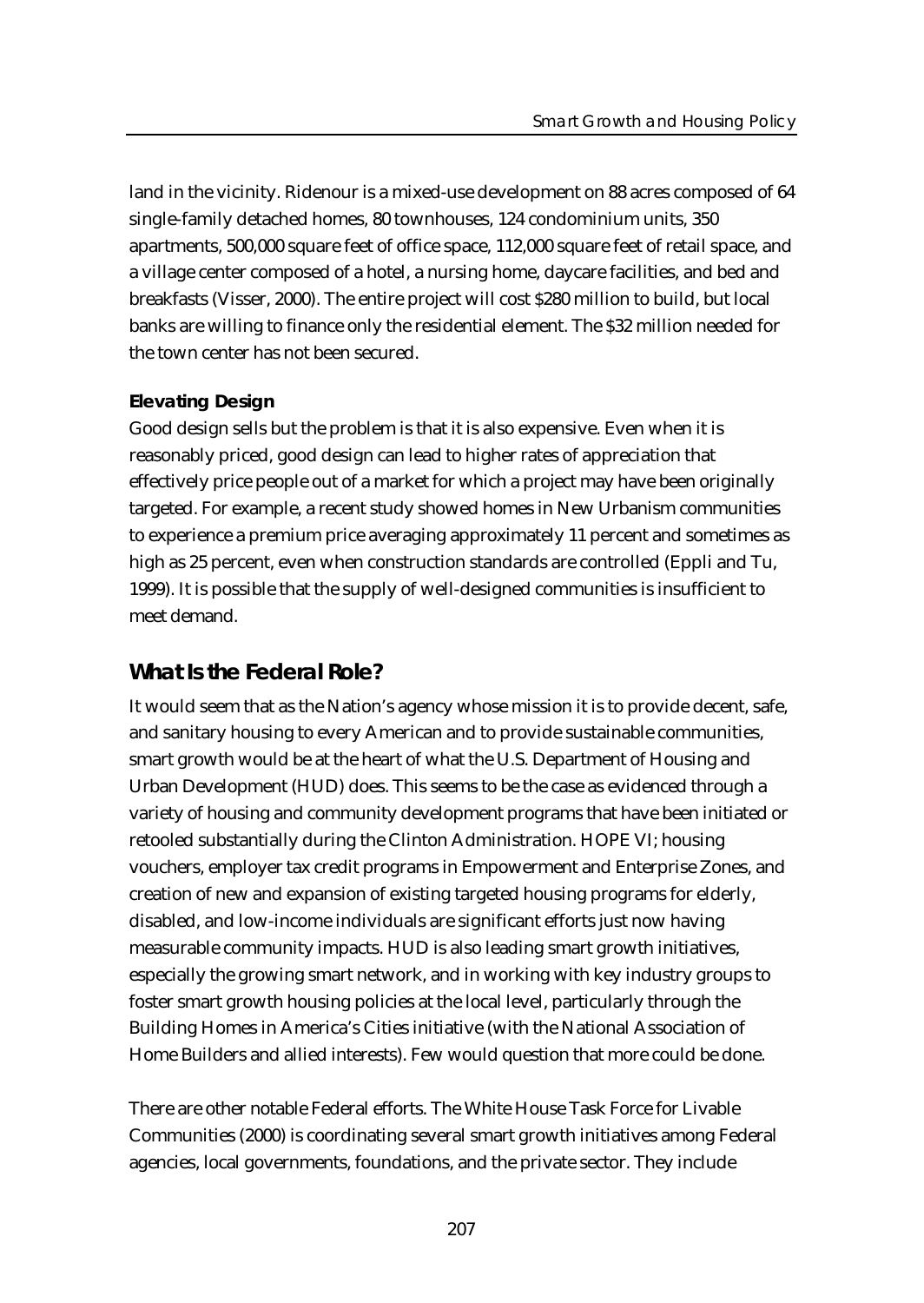initiatives such as expanding transportation options, reclaiming brownfields, modernizing school construction and expanding the role of schools in communities, using open space to enhance communities' sense of place, expanding opportunities for affordable housing, improving community safety, using the clean air act to stimulate infill development, fostering disaster resilience, and assisting communities with their water needs. Numerous partnerships have been formed to achieve these objectives.

The Federal role is shaped by Administration efforts to assure that growth is smart in terms of equity, the environment, and the economy. The economy is generating more benefits to more people than ever before, and key environmental challenges are being addressed. Equity is more problematic. In many parts of the country, housing prices and rents are rising faster than wages, and despite gains in homeownership, many groups remain far below the national average in ownership. To address equity in the context of smart growth, the Federal Government may consider rewarding communities for inclusionary housing efforts and level the development playing field between the urban core and suburbs.

Consider first inclusionary housing rewards. For many hundreds of communities (usually suburban communities) State fiscal structures reward them for pursuing exclusionary housing practices. This leads to local zoning requiring large lots, large homes, low densities, and restrictions against apartments. Blatant exclusionary housing practices are unconstitutional and violate the Federal Government's Fair Housing Act, but dismantling blatant practices through the courts is simply not efficient and does nothing about the more common and subtle exclusionary practices. There is another way. If communities are *rewarded* for inclusionary housing practices, perhaps many will break down exclusionary barriers.

The design of a reward program should be composed of six elements. First, the rewards should probably go to the States, who in turn could pass a share of the rewards along to local governments. States are the logical starting point because they hold the key to reshaping statutes that pass rewards along to local governments (see Burby et al*.*, 1997 for a review of State role in shaping local policies).

Second, some index of inclusionary housing needs to be developed by which the Federal Government can objectively measure progress towards inclusion. The index could be simple, such as number of "affordable" housing units per capita or an index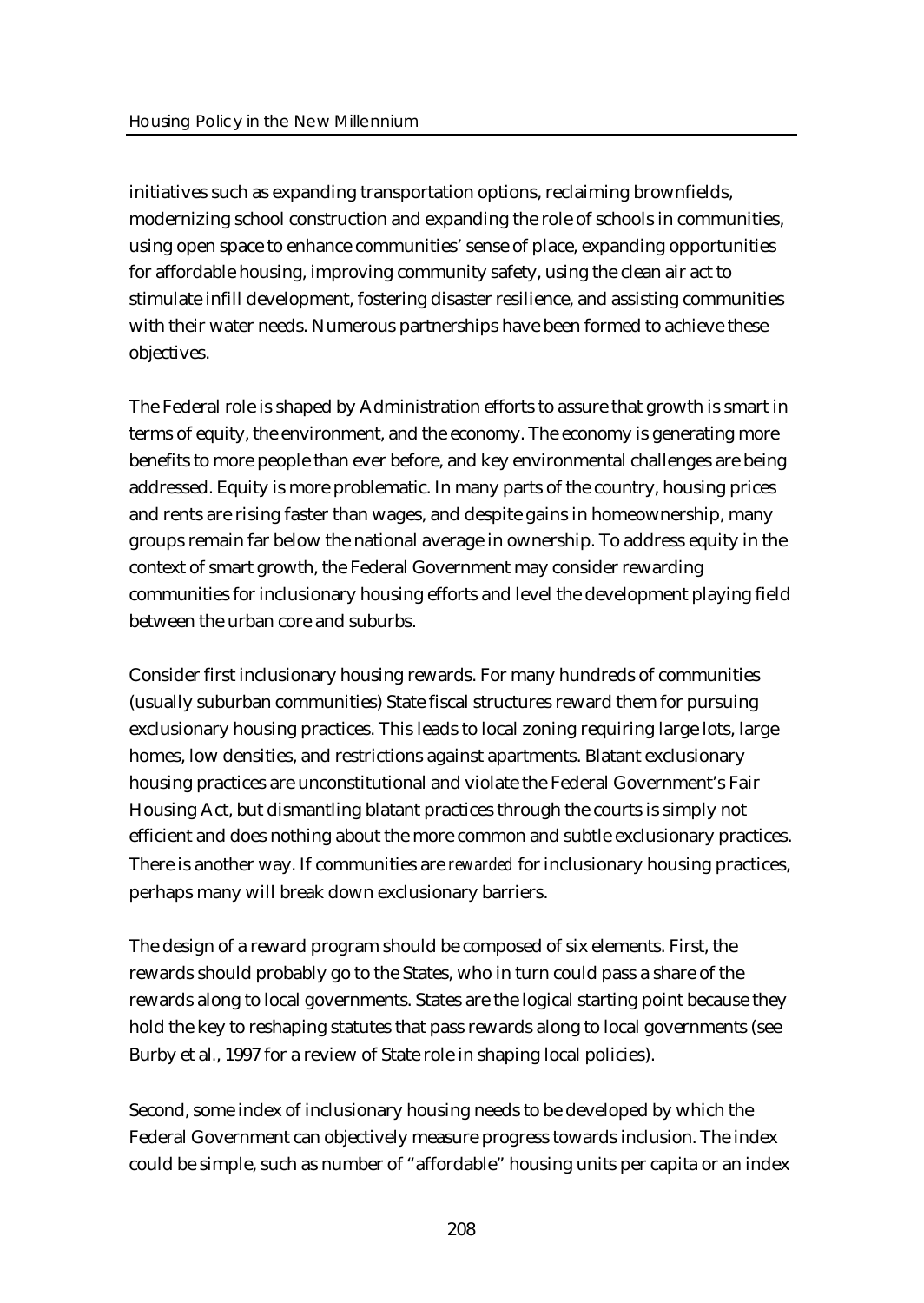of housing segregation between housing types and prices among communities. Whatever it is, the index must be transparent and based on consensus so that States and housing interests have a common understanding of the basis on which rewards will be given.

Third, there should be a time dimension included in the reward structure. Some States may have more to do than others to achieve affordable housing index targets, but they should be rewarded for making positive steps. Other States that are already more inclusionary than the norm should be given both an immediate reward and an incentive to do more.

Fourth, there should be a competitive element, as well as an automatic award structure, to maximize efforts towards inclusionary housing. The competitive element can be very simple; States doing the most to achieve affordable housing as measured by the index within a given period of time (accounting for the fact that some States have much more to do than others) would receive the largest share of the competitive rewards. Any State, however, that shows reasonable progress (perhaps against preset targets) would receive a minimum reward.

Fifth, the rewards must be substantial, conceivably billions of dollars. The size of the reward itself could be based on reasonable estimates of the extent to which the Federal Treasury benefits from inclusionary housing. For example, to the extent to which inclusionary housing leads to improved accessibility to jobs, especially in the suburbs, aggregate incomes will rise nationally. For example, if full inclusionary housing can generate just \$1,000 more in household income for just 20 percent of the Nation's households, the Federal treasury would grow by \$2 to \$5 billion (depending on applicable marginal tax rates). This does not include other benefits such as likely reduction in transportation costs and air pollution, lower crime and higher educational attainment by the lowest income households, and a more socially integrated society.

Sixth, there should be a redoubling of those incentives that are known to be effective in producing housing with more emphasis on rewarding States that are effective. The Low-Income Housing Tax Credit (LIHTC) program run by the Treasury Department could be expanded with incremental credits going to those providers who make units available to very low-income individuals. Incremental credits could be awarded to States that have demonstrated their ability to maximize production of housing for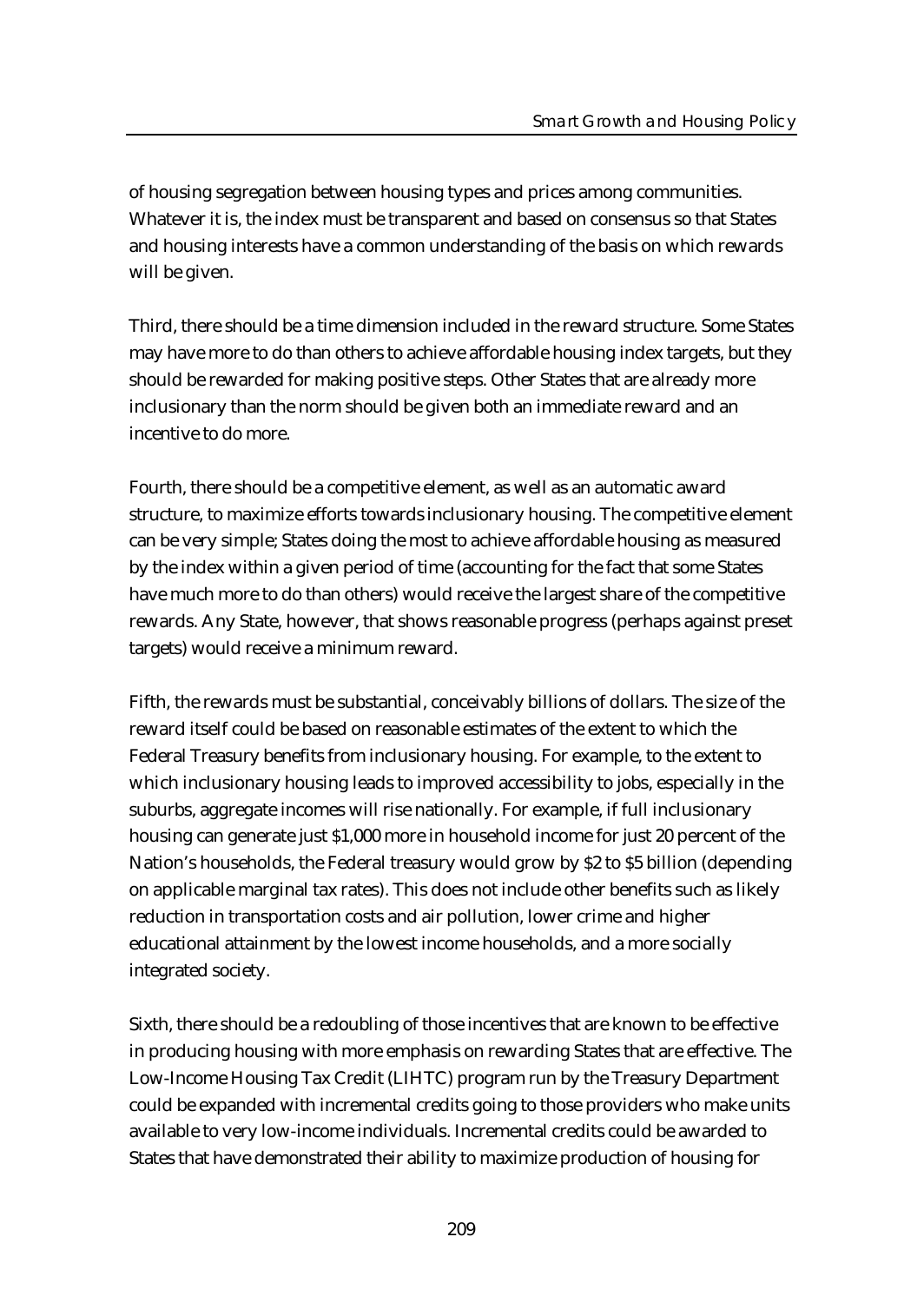very low-income individuals. For example, some States award LIHTCs to providers who provide high numbers of low-income housing units and promise to retain lowincome units beyond the 15-year minimum, whereas others simply award LIHTCs on a first-come-first-served basis, often based on just meeting minimum expectations. Incremental LIHTCs could be used to reward States for doing well but without penalizing others that just do the minimum.

Housing vouchers have also proven themselves but face two significant limitations: there are not enough of them, and, in some markets, they are not competitive. States can play a role here, as well. One form of inclusionary housing can be State-level matching of vouchers, especially in high-cost metropolitan areas. The effect may be a higher inclusionary housing score and thus eligibility for Federal inclusionary housing rewards.

Leveling the playing field between the urban core and suburbs can be a second significant initiative of the Federal Government. This would not be done by making development in suburbs more difficult but rather by making development in the urban core far easier and profitable than is the case today. Three initiatives come to mind.

First, urban brownfields and even "grayfields" need a jump start for redevelopment. Federal laws may need to be overhauled to address liability issues but certainly Federal resources need to flow more freely to urban core communities to transform areas blighted by brownfields into community assets and national economic engines.

Second, urban core infrastructure is often in the way of progress either because of its age or because of its undercapacity relative to demand and often both. Reinvesting in urban core infrastructure can yield substantial benefits, and yet it is a cost that cannot be avoided because the infrastructure already exists and must be attended to.

Third, the Federal Government can help facilitate urban core infill and redevelopment. The Million Home Initiative spearheaded by HUD and the National Association of Home Builders is but one example of how HUD is working with State and local governments and private interests to reshape decisionmaking processes. Similar bridges can be built with retail, office, and urban industrial interests to create One Million More Jobs in the urban core.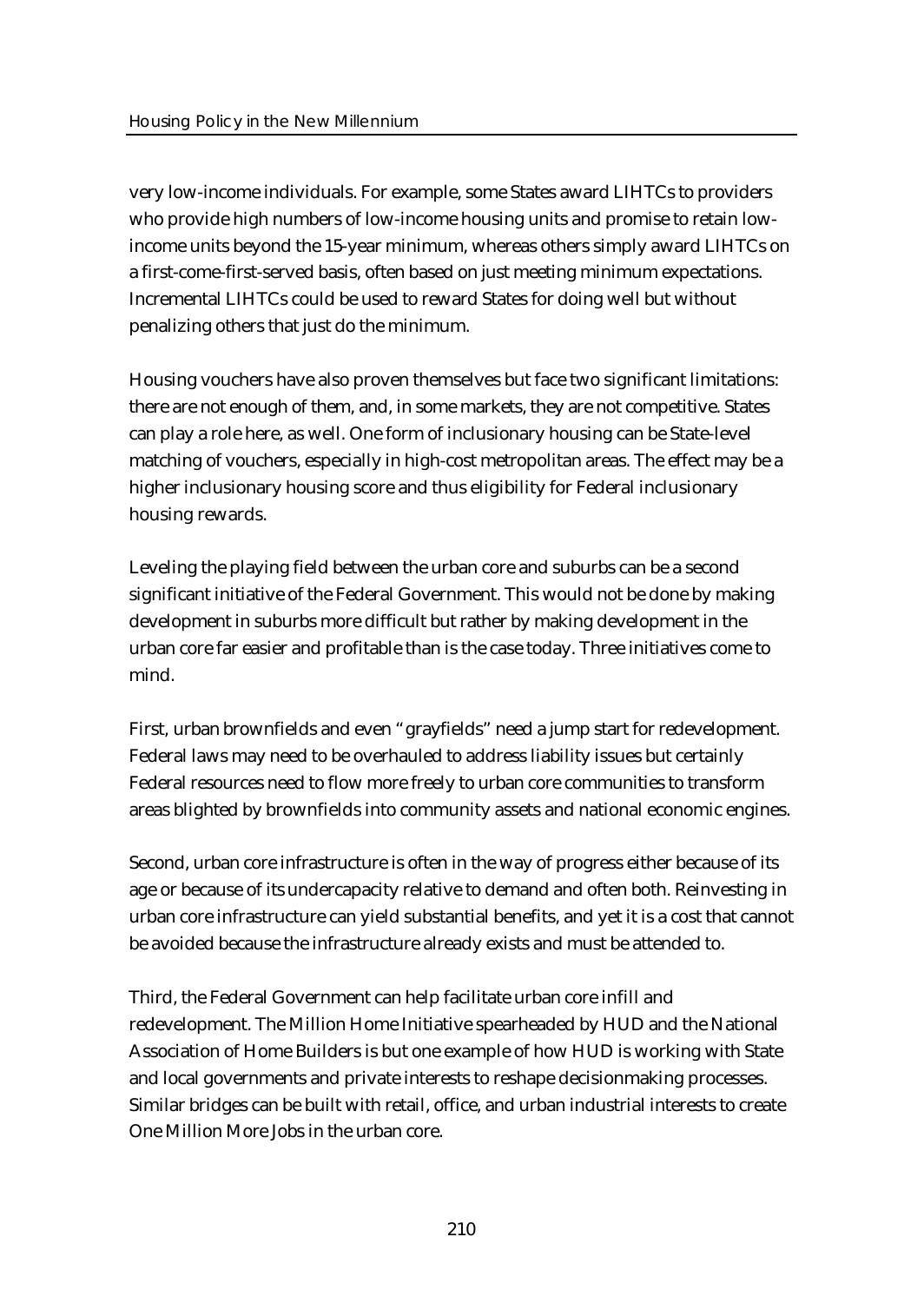There is a final initiative that the Federal Government can launch: Crafting a national consensus on and vision about smart growth. The term can mean different things to different people; therefore, smart growth initiatives can be troubled by inconsistent perceptions about what it is. This is not to say that there is a single definition or vision—there is not. It is to say, however, that a set of guiding principles can help sustain popular interest in the concept.

# **Concluding Observations**

Consider the stakes ahead for the next generation. Over the next 25 years, up to half of the built environment existing in 2025 will have been built between now (2000) and then. (This assumes a 25-percent increase in structures to support population and employment growth and demolition of just 1 percent of the present building stock annually.) The opportunity to reshape the built environment has not been equaled since perhaps the end of the World War II. Now is the time to shape a vision to ensure that the future built environment will generate more benefits for more people, more equitably, than the current built environment.

# **Endnote**

<sup>1</sup> Douglas R. Porter. 1999. *Whither Eastward Ho!* Unpublished paper. Chevy Chase, MD: Growth Management Institute.

# **References**

Burby, R.J., P.J. May, and R.C. Paterson. (1997). "Improving compliance with regulations: Choices and outcomes for local government," *Journal of the American Planning Association* 64:324–334.

Eppli, Mark J. and Charles C. Tu. 1999. *Valuing the New Urbanism: The Impact of the New Urbanism on Prices of Single-Family Homes*. Washington, DC: Urban Land Institute.

Fader, Steven. 2000. *Density by Design*. Washington, DC: Urban Land Institute.

Nelson, Arthur C. 2000. "Smart Growth or Business as Usual: Which Improves Central City Vitality and Quality of Life?" in Susan M. Wachter, R. Leo Penne, and Arthur C. Nelson, eds., *Bridging the Divide Proceedings.* Washington, DC: U.S. Department of Housing and Urban Development.